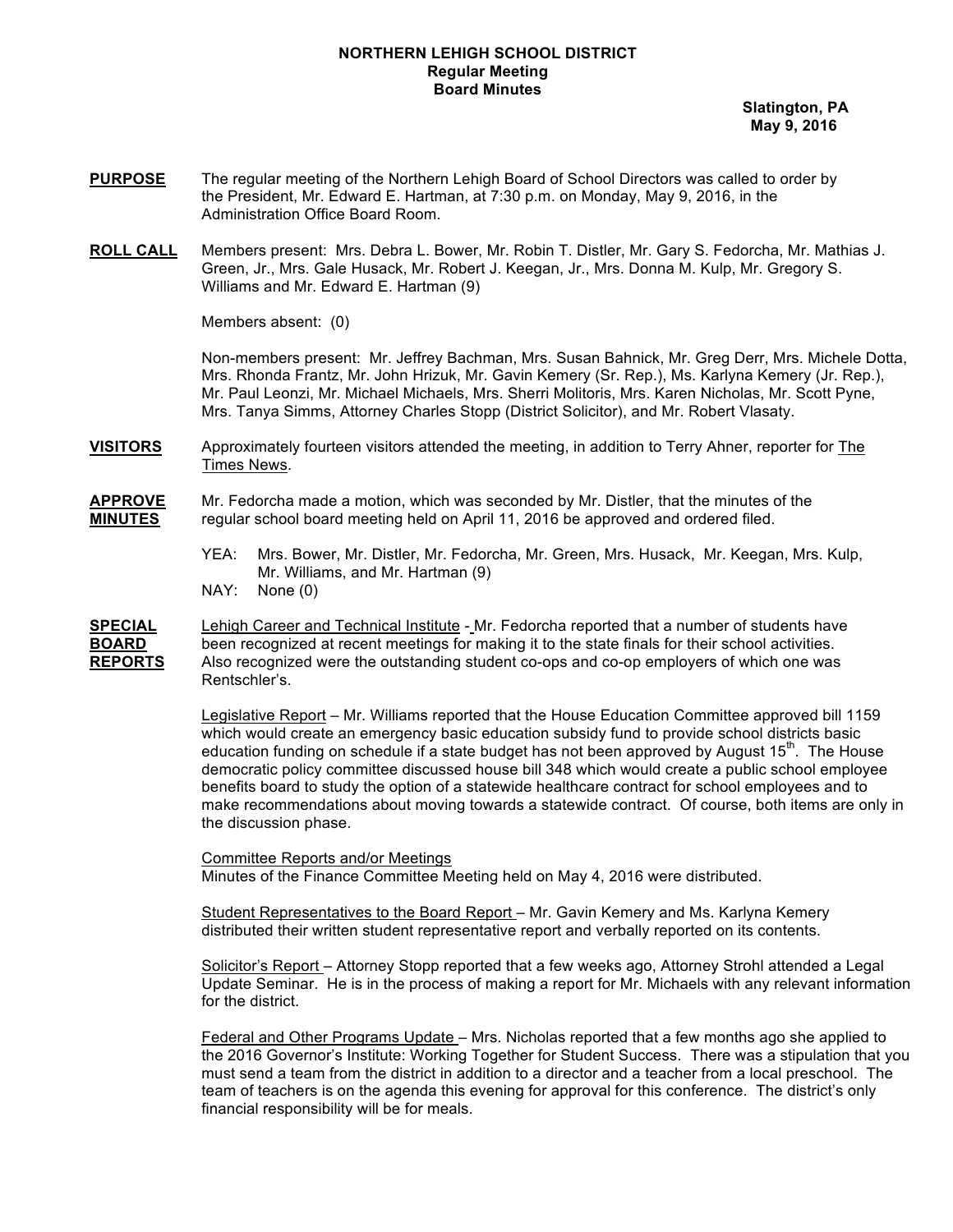| <b>SPECIAL</b> | Business Manager's Report – Mrs. Frantz reported that the 2016-2017 budget will probably be       |
|----------------|---------------------------------------------------------------------------------------------------|
| <b>BOARD</b>   | delayed again because the Governor wants to return districts to the funding level before the cuts |
| <b>REPORTS</b> | in 2011-2012 and the republicans do not want to fund it by raising taxes. Hopefully, the bill     |
| <u>(cont.)</u> | Mr. Williams spoke about will be passed so that the district can expect some payments.            |

Mrs. Molitoris reported that the proposed final budget is on the agenda this evening for approval with a 2.5% increase. The finance committee asked that this be the proposal knowing that we still have a month to bring that down before the final adoption at the June board meeting. We did end up getting a total increase of \$196,000 for the 2015-2016 school year which included basic education, special education and the Ready to Learn grant. The proposed 2016-2017 budget does not include any increase in basic education funding due to the uncertainty of the state budget.

Superintendent's Report - Mr. Michaels congratulated Mr. Gavin Kemery on receiving the Bo Tkach award.

Mr. Michaels reported that Attorney Strohl has been in contact with him on quite a few legal issues and keeping him up to date on the ramifications to the district.

Mr. Michaels announced that National Teacher Appreciation week was May 2-6, 2016, and he thanked the teachers for the wonderful job they do with our students.

Mr. Michaels announced that graduation is scheduled for June 10, 2016 at 7:00 p.m. in the stadium, weather permitting.

Mr. Michaels announced that Dylan Berger placed third in power equipment technology in the State Skills USA Championship.

Mr. Paul Leonzi introduced Mrs. Kelly Kromer and Mrs. Susanne Hegedus who briefly explained the SWPBS program at Peters Elementary and the award the school received at the conference. Mr. Michaels noted that SWPBS is a K-12 program. Mr. Michaels congratulated Mr. Leonzi and the Peters Elementary staff.

- **PERSONNEL** Mr. Distler made a motion, which was seconded by Mrs. Husack, that the Board of Education approves the following personnel items:
- Retirement With regret, accept the retirement resignation of Marilyn Steckel from her position as Third Grade<br>M. Steckel Teacher at Slatington Elementary School effective June 30, 2016. At this time she will begin her Teacher at Slatington Elementary School effective June 30, 2016. At this time she will begin her retirement from the Northern Lehigh School District after 27 years of service.
- E. Vasquez With regret, accept the retirement resignation of Elizabeth Vasquez from her position as Primary Life Skills Teacher at Peters Elementary School effective June 30, 2016. At this time she will begin her retirement from the Northern Lehigh School District after 22 years of service.
- D. Mayer With regret, accept the retirement resignation of Dawn Mayer from her position as Fifth Grade Teacher at Slatington Elementary School effective June 10, 2016. At this time she will begin her retirement from the Northern Lehigh School District after 44 years of service.

Resignation Accept the resignation of Heather VanBlargan from her position as Lunch Room monitor at H. VanBlargan Slatington Elementary School effective immediately.

Resignation Accept the resignation of Julie Senefeld from her position as Lunch Room monitor at J. Senefeld Slatington Elementary School effective immediately.

| Appointment   | William Marks*                                        |                                                                      |  |  |
|---------------|-------------------------------------------------------|----------------------------------------------------------------------|--|--|
| Non-Instruct- | Assignment:                                           | Second Shift Custodian Slatington Elementary School replacing Robert |  |  |
| ional         |                                                       | Reese who resigned.                                                  |  |  |
|               | Salarv:                                               | \$9.00 Per Hour, $2:30 - 11:00$ p.m., 5 Days/Week                    |  |  |
|               | Effective:                                            | May 10, 2016                                                         |  |  |
|               | *Pending Verification of Missing Personnel File Items |                                                                      |  |  |
|               |                                                       | *60 Day probationary period ending July 8, 2016                      |  |  |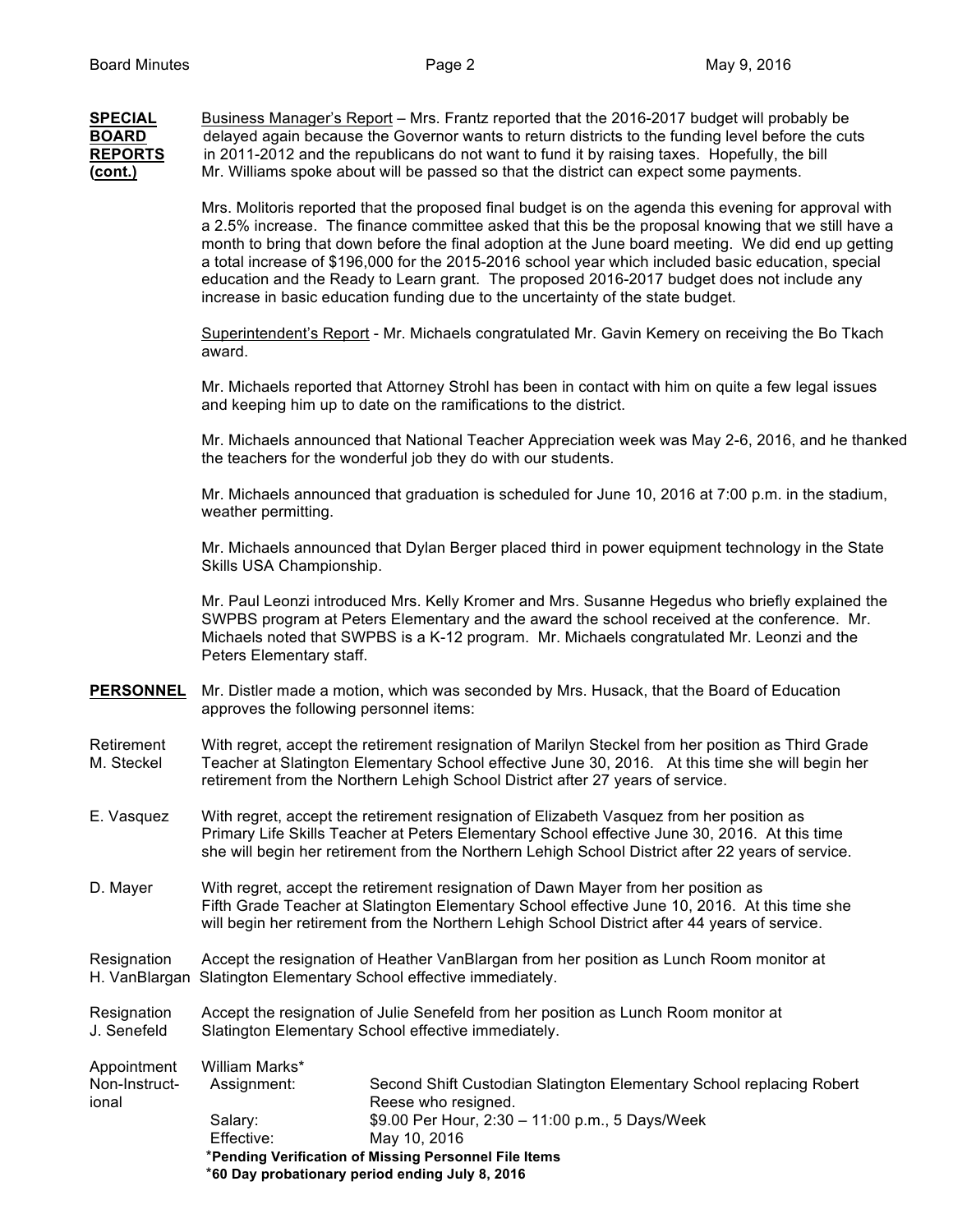| <b>Board Minutes</b>                                      |                                                                                                                                                                                                                                                                                                                                                     | Page 3                                                                                                                                                                                                                                       | May 9, 2016    |                                        |
|-----------------------------------------------------------|-----------------------------------------------------------------------------------------------------------------------------------------------------------------------------------------------------------------------------------------------------------------------------------------------------------------------------------------------------|----------------------------------------------------------------------------------------------------------------------------------------------------------------------------------------------------------------------------------------------|----------------|----------------------------------------|
| <b>PERSONNEL</b><br><u>(cont.)</u><br>Leave               | Approve the request of employee #2143 to extend her Family Medical Leave from April 6,<br>2016 to May 13, 2016 due to complications and setbacks. Employee is further requesting<br>Family Medical an unpaid leave of absence from May 16, 2016 through May 24, 2016. Employee plans to<br>return to her current teaching position on May 25, 2016. |                                                                                                                                                                                                                                              |                |                                        |
| Co-Curricular<br>Appointment<br>2016-2017                 | Sarah Arndt                                                                                                                                                                                                                                                                                                                                         | Assistant Girls' Basketball Coach                                                                                                                                                                                                            | \$4,744.00     |                                        |
| Co-Curricular<br>Appointments<br>Renewal<br>2016-2017     | school year:                                                                                                                                                                                                                                                                                                                                        | Motion to renew the appointment of the following Co-Curricular position for the 2016-2017                                                                                                                                                    |                |                                        |
|                                                           | Jeff Miller<br>Michelle Raber<br>Michelle Raber<br>Michelle Raber                                                                                                                                                                                                                                                                                   | Sr. High Fall Intramural - Basketball<br><b>MS Fall Intramural Net Sports</b><br><b>MS Spring Intramural Net Sports</b><br><b>MS Winter Intramural CPR</b>                                                                                   | \$<br>\$<br>\$ | 854.00<br>\$854.00<br>854.00<br>854.00 |
| Substitute-<br>Instructional                              |                                                                                                                                                                                                                                                                                                                                                     | Approve the following substitute teacher for the 2015-2016 school year at the 2015-2016<br>substitute teacher rates as approved at the October 12, 2015 board meeting.                                                                       |                |                                        |
|                                                           | Leslie Bartholomew - CLIU Guest Teacher<br>Jacqueline Schwartz - CLIU Guest Teacher<br>Robert Zweifel - CLIU Guest Teacher                                                                                                                                                                                                                          |                                                                                                                                                                                                                                              |                |                                        |
|                                                           |                                                                                                                                                                                                                                                                                                                                                     | Mr. Fedorcha recognized the recent retirees and expressed how much they would be missed.                                                                                                                                                     |                |                                        |
|                                                           | YEA:                                                                                                                                                                                                                                                                                                                                                | Mrs. Bower, Mr. Distler, Mr. Fedorcha, Mr. Green, Mrs. Husack, Mr. Keegan, Mrs. Kulp,<br>Mr. Williams, and Mr. Hartman (9)                                                                                                                   |                |                                        |
|                                                           | NAY:<br>None $(0)$                                                                                                                                                                                                                                                                                                                                  |                                                                                                                                                                                                                                              |                |                                        |
| <b>POLICY</b><br><b>Board Policy</b><br>Second<br>Reading | approves the following policy item:                                                                                                                                                                                                                                                                                                                 | Mr. Fedorcha made a motion, which was seconded by Mrs. Kulp, that the Board of Education                                                                                                                                                     |                |                                        |
|                                                           | reading.                                                                                                                                                                                                                                                                                                                                            | Approve school board policy #330 -Merged Employee Section - Overtime, as presented after second                                                                                                                                              |                |                                        |
| Non-Resident<br><b>Students</b>                           | Approve the request of the parent of a kindergarten student at Peters Elementary, who is moving<br>out of the school district, to allow their student to finish the 2015-2016 school year in Northern<br>Lehigh School District in accordance with school board policy #202.                                                                        |                                                                                                                                                                                                                                              |                |                                        |
| School Lunch<br>Prices<br>2016-2017                       |                                                                                                                                                                                                                                                                                                                                                     | Approve the recommendation of the administration that, effective August 29, 2016, school<br>breakfast and lunch prices be increased as follows:                                                                                              |                |                                        |
|                                                           |                                                                                                                                                                                                                                                                                                                                                     | Elementary Schools - Breakfast from \$1.25 to \$1.35<br>Lunch from \$2.35 to \$2.45                                                                                                                                                          |                |                                        |
|                                                           |                                                                                                                                                                                                                                                                                                                                                     | Middle School & High School - Breakfast from \$1.75 to \$1.85<br>Lunch from \$2.60 to \$2.70                                                                                                                                                 |                |                                        |
|                                                           | YEA:<br>NAY:<br>None $(0)$                                                                                                                                                                                                                                                                                                                          | Mrs. Bower, Mr. Distler, Mr. Fedorcha, Mr. Green, Mrs. Husack, Mr. Keegan, Mrs. Kulp,<br>Mr. Williams, and Mr. Hartman (9)                                                                                                                   |                |                                        |
| <b>CONFER-</b><br><b>ENCES</b>                            | approves the following conferences:                                                                                                                                                                                                                                                                                                                 | Mr. Distler made a motion, which was seconded by Mr. Williams, that the Board of Education                                                                                                                                                   |                |                                        |
|                                                           |                                                                                                                                                                                                                                                                                                                                                     | Jamie Bigley - 2016 Governor's Institute: P-3 Collaboration: Working Together for Student<br>Success - June 21-23, 2016 - Pocono Manor, PA - Meals - \$99.00 - Total Approximate Cost:<br>\$99.00 - Funding: Curriculum & Instruction Budget |                |                                        |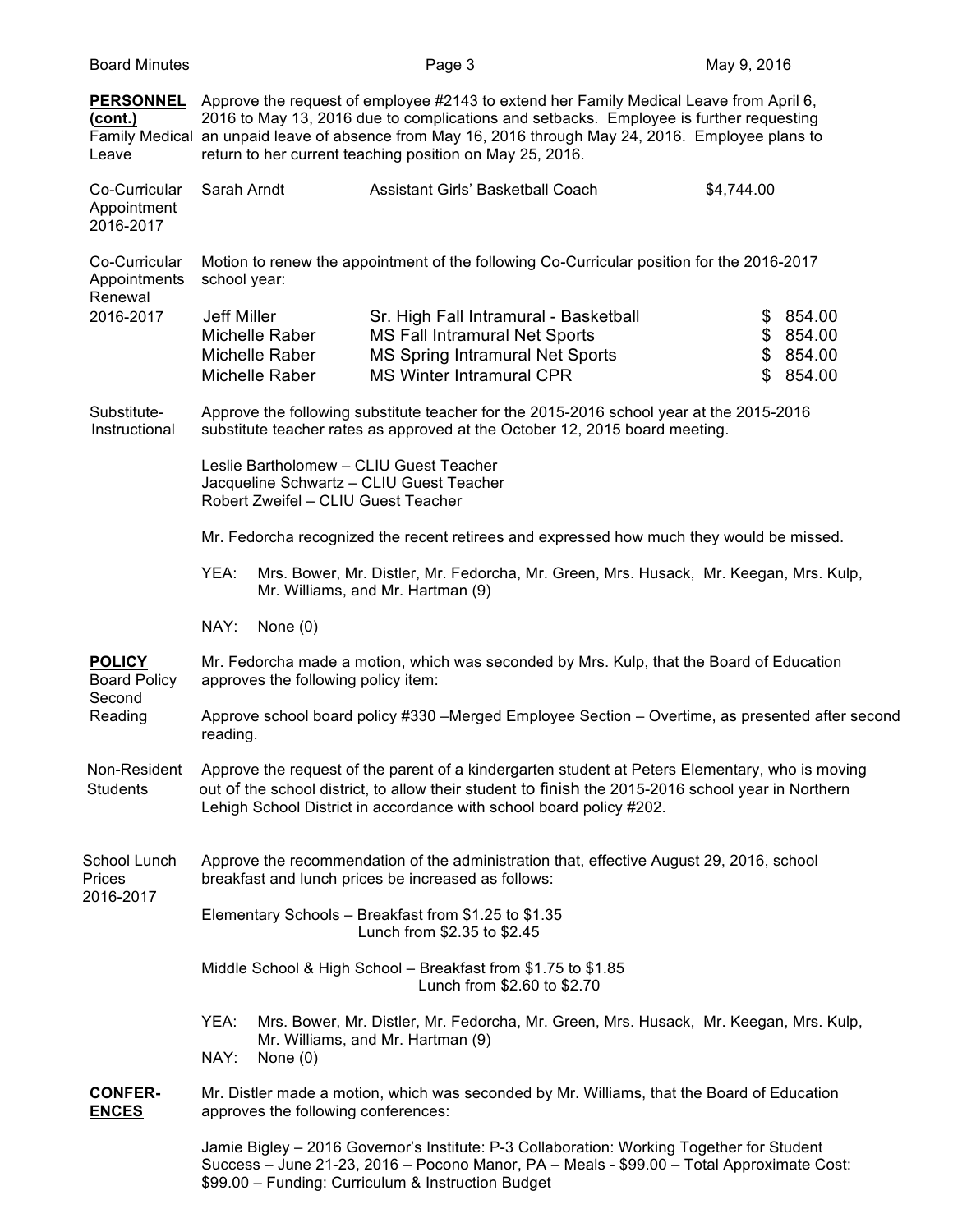| <b>CONFER-</b><br><b>ENCES</b><br><u>(cont.)</u> | Susanne Hegedus- 2016 Governor's Institute: P-3 Collaboration: Working Together for Student<br>Success - June 21-23, 2016 - Pocono Manor, PA - Meals - \$99.00 - Total Approximate Cost:<br>\$99.00 - Funding: Curriculum & Instruction Budget       |
|--------------------------------------------------|------------------------------------------------------------------------------------------------------------------------------------------------------------------------------------------------------------------------------------------------------|
|                                                  | Janet Hofelich - 2016 Governor's Institute: P-3 Collaboration: Working Together for Student<br>Success - June 21-23, 2016 - Pocono Manor, PA - Meals - \$99.00 - Total Approximate Cost:<br>\$99.00 - Funding: Curriculum & Instruction Budget       |
|                                                  | Kara Richardson - 2016 Governor's Institute: P-3 Collaboration: Working Together for Student<br>Success - June 21-23, 2016 - Pocono Manor, PA - Meals - \$99.00 - Total Approximate Cost:<br>\$99.00 - Funding: Curriculum & Instruction Budget      |
|                                                  | Diane Saeger - 2016 Governor's Institute: P-3 Collaboration: Working Together for Student<br>Success - June 21-23, 2016 - Pocono Manor, PA - Meals - \$99.00 - Total Approximate Cost:<br>\$99.00 - Funding: Curriculum & Instruction Budget         |
|                                                  | Joseph Tout - University of Pittsburgh: College in High School Orientation - May 17-18, 2016 -<br>Pittsburgh, PA - Lodging - \$135.66; Travel - \$305.00 - Total Approximate Cost: \$440.66 - Funding:<br><b>Curriculum &amp; Instruction Budget</b> |
|                                                  | YEA:<br>Mrs. Bower, Mr. Distler, Mr. Fedorcha, Mr. Green, Mrs. Husack, Mr. Keegan, Mrs. Kulp,<br>Mr. Williams, and Mr. Hartman (9)<br>NAY:<br>None $(0)$                                                                                             |
| <b>FINANCIAL</b>                                 | Mr. Fedorcha asked that Item G be voted on separately. Mr. Fedorcha made a motion, which was<br>seconded by Mr. Williams, that the Board of Education approves the following financial items:                                                        |
| Financial<br>Reports                             | Approve the following financial reports:<br>General Fund Account month of April<br>NLMS Student Activities Account month of April<br>NLHS Student Activities and Scholarship Account month of April                                                  |
| List of<br><b>Bills</b>                          | Approve the Following List of Bills:<br>General Fund months of April and May<br>Cafeteria Fund months of April and May<br>Refreshment Stand month of April                                                                                           |
| Sports<br>Physicals<br>Co-payment                | Approve the co-payment amount for student athletes receiving a sports physical from OAA<br>during the 2016-2017 school year at a cost of \$10.00 per student in accordance with school<br>board policy #122.                                         |
| <b>CLIU</b><br>Technology<br>Pool Agreement      | Allow administration to sign the CLIU Technology Pool Consortium Agreement for the 2016-2017<br>school year.                                                                                                                                         |
| <b>Fuel Bids</b><br>2016-2017                    | Approve the awarding of fuel bids to the following companies with a contract period of July 1,<br>2016 to June 30, 2017:                                                                                                                             |
|                                                  | <b>UNLEADED GASOLINE TANK WAGON DELIVERY</b> - Awarded to Talley Petroleum<br>Enterprises, Inc. at<br>a fixed price of \$1.9353 per gallon (item #16 on bid summary)<br>$\circ$                                                                      |
|                                                  | #2 GRADE FUEL OIL TANK TRANSPORT DELIVERY - Awarded to Talley Petroleum                                                                                                                                                                              |
|                                                  | Enterprises, Inc. at<br>a fixed price of \$1.4637 per gallon (item #3 on bid summary)<br>$\circ$                                                                                                                                                     |

# **#2 GRADE FUEL OIL TANK WAGON DELIVERY** – Awarded to Talley Petroleum,

Enterprises, Inc. at

 $\circ$  a fixed price of \$1.9818 per gallon (item #4 on bid summary)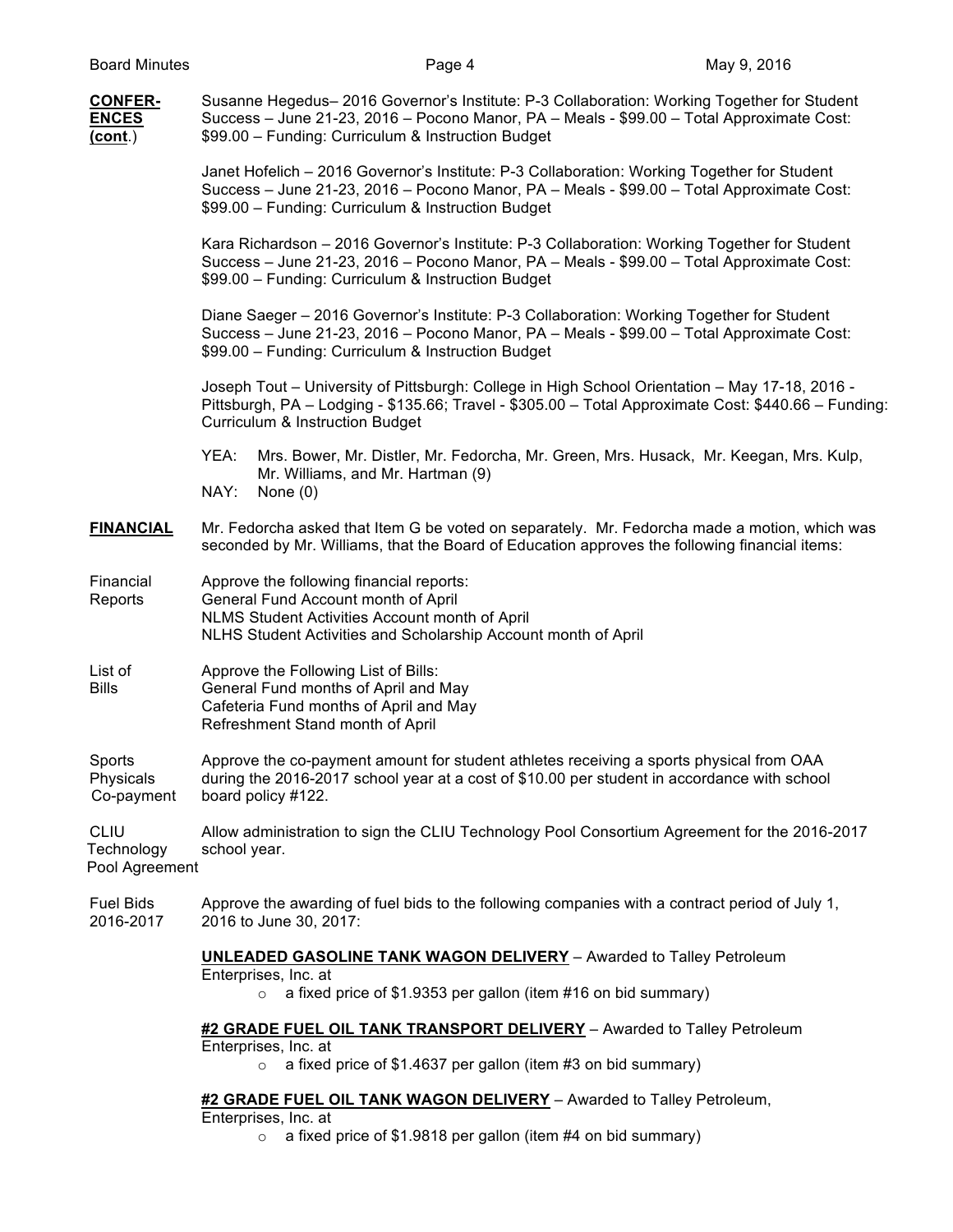| <b>FINANCIAL</b><br>(cont.)                     | <b>BIO DIESEL FUEL TANK WAGON DELIVERY</b> - Awarded to Talley Petroleum<br>Enterprises, Inc. at                                                                                                                                                                                                                                                                                                                    |
|-------------------------------------------------|---------------------------------------------------------------------------------------------------------------------------------------------------------------------------------------------------------------------------------------------------------------------------------------------------------------------------------------------------------------------------------------------------------------------|
|                                                 | a fixed price of \$1.8493 per gallon and an additional \$.0400 (winterization<br>$\circ$<br>additive) per gallon (item #8 and 18 on bid summary)                                                                                                                                                                                                                                                                    |
| Summer<br>Band<br>Camp                          | Approve a tuition fee of \$30.00 per student for a one week elementary summer band program<br>and also approve a stipend for summer band program director, Steven Jonkman. Mr. Jonkman's<br>stipend will be equal to the amount collected for student participation but will not exceed<br>\$1,000.00. The summer band program will run Monday, August 15, 2016 until Friday, August<br>19,<br>2016.                |
|                                                 | YEA:<br>Mrs. Bower, Mr. Distler, Mr. Fedorcha, Mr. Green, Mrs. Husack, Mr. Keegan, Mrs. Kulp,<br>Mr. Williams, and Mr. Hartman (9)<br>NAY:<br>None $(0)$                                                                                                                                                                                                                                                            |
| <b>Treasurer</b><br>Nominations                 | Mr. Fedorcha nominated Mrs. Donna Kulp for Treasurer which was seconded by Mr. Green.                                                                                                                                                                                                                                                                                                                               |
| Election<br>Of Board<br>Treasurer<br>Donna Kulp | Election of a Treasurer for the 2016-2017 fiscal year, as required by Section 404 of the<br>Pennsylvania School Code of 1949, as amended.<br>RECOMMEND  That the Board of Education elects Mrs. Donna M. Kulp as Treasurer for the<br>2016-2017 Fiscal year, effective July 1, 2016 through June 30, 2017.                                                                                                          |
|                                                 | YEA:<br>Mrs. Bower, Mr. Distler, Mr. Fedorcha, Mr. Green, Mrs. Husack, Mr. Keegan, Mrs. Kulp,<br>Mr. Williams, and Mr. Hartman (9)<br>NAY:<br>None $(0)$                                                                                                                                                                                                                                                            |
| <b>LEGAL</b>                                    | Mrs. Kulp made a motion, which was seconded by Mr. Williams, that the Board of Education<br>approve the following legal items:                                                                                                                                                                                                                                                                                      |
| Sweet,<br>Stevens,<br>Williams &<br>Katz, LLP   | Approve to appoint Sweet, Stevens, Williams & Katz, LLP as special counsel for the 2016-<br>2017 school year. The hourly rate for non-routine matters will be \$195.00 per hour. The<br>rate for routine or general advice will be \$150.00 per hour. The hourly rate for legal assistants<br>for routine and non-routine matters will be \$125.00 per hour. There is no increase over the<br>previous year's fees. |
| Sweet,<br>Stevens,<br>Williams &<br>Katz, LLP   | Approve to appoint Sweet, Stevens, Williams & Katz, LLP as special counsel for the 2016-<br>2017 school year for special education consultations and student services as outlined in the<br>attached agreement. The cost of these services will be \$6,300 for the 2016-2017school year<br>and is a part of the Special Education budget. There is no increase over last year's rates.                              |
|                                                 | YEA:<br>Mrs. Bower, Mr. Distler, Mr. Fedorcha, Mr. Green, Mrs. Husack, Mr. Keegan, Mrs. Kulp,<br>Mr. Williams, and Mr. Hartman (9)<br>NAY:<br>None $(0)$                                                                                                                                                                                                                                                            |
| <u>INFOR-</u><br><b>MATION</b>                  | Minutes of the Carbon Lehigh Intermediate Unit #21 Board of Directors meeting held on March 21,<br>2016 were distributed.                                                                                                                                                                                                                                                                                           |
|                                                 | Minutes of the Lehigh Carbon Community College Board of Trustees meeting held on March 3,<br>2016 were distributed.                                                                                                                                                                                                                                                                                                 |
|                                                 | Minutes of the Lehigh Career & Technical Institute Joint Operating Committee meeting held on<br>March 23, 2016, were distributed.                                                                                                                                                                                                                                                                                   |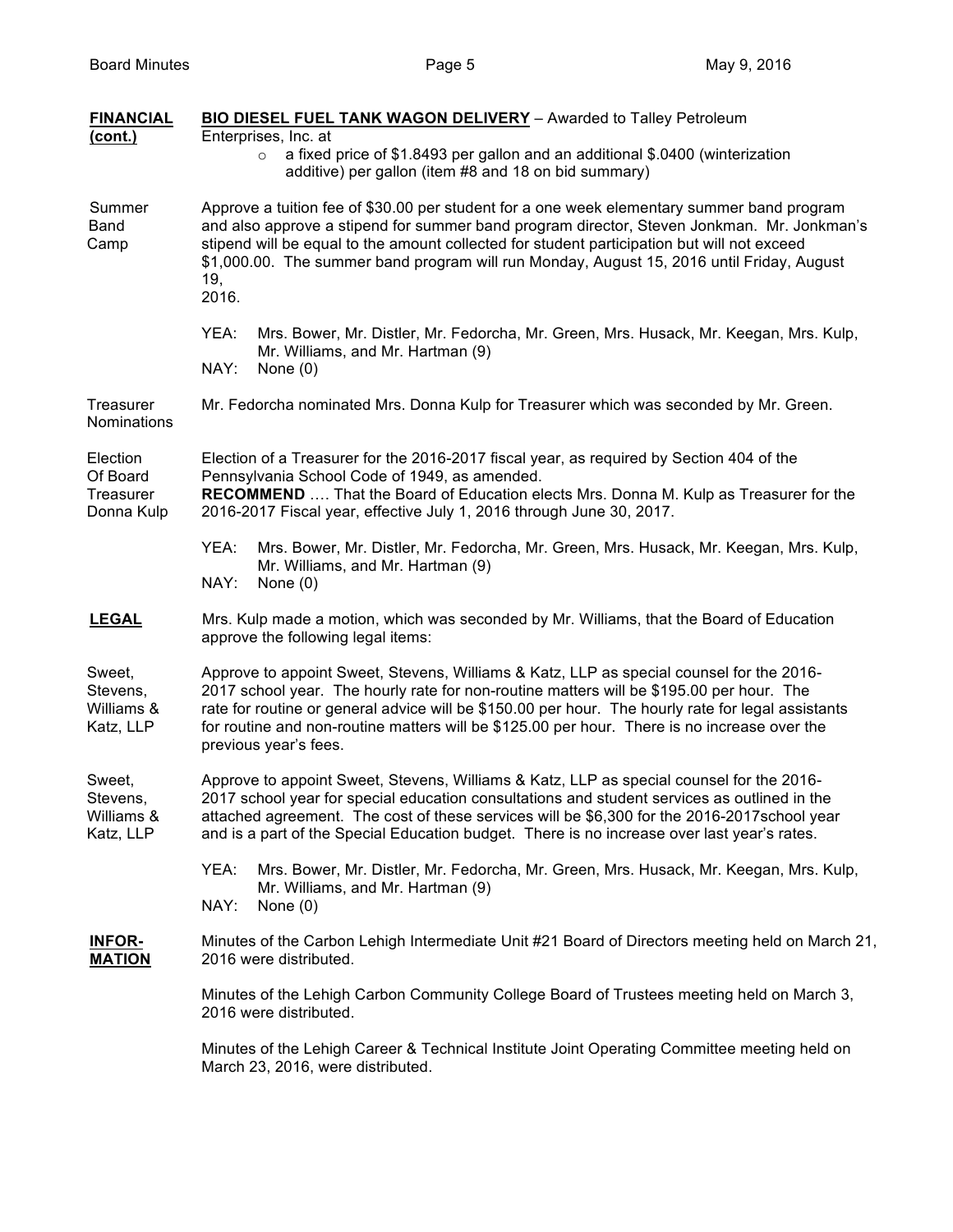## **ADOPTION** Mr. Fedorcha made a motion, which was seconded by Mr. Williams, that the Board of **OF** Education approves the proposed final budget and: **PROPOSED**. **FINAL** It is recommended that the Board of Education adopts the proposed general fund final **BUDGET** budget of the Northern Lehigh School District for the 2016-2017 school year in the **FOR** amount of \$32,322,527.00. **2016-2017** The preliminary budget is adopted with a 21.4805 millage rate for Lehigh County and a

63.8466 millage rate for Northampton County.

**BUDGET** Mr. Keegan asked if there were funds in the budget to fix the baseball scoreboard. Mr. **DISCUSSION** Michaels answered yes, unless we have to cut the budget. Mr. Keegan added that our legislators violated the commonwealth constitution by not having a budget. It looks like they are going to violate it again. He stated why should we be accountable to approve budgets in a timely manner when they violated the law. He stated that he will vote no on our budget because he is going to protest and not support a budget until the state gets their act together.

> Mr. Michaels added that as the superintendent, he does not have a choice and he has to put the budget on the table and the board has to vote yes or no.

Mr. Hartman and Mr. Fedorcha stated that they agree with Mr. Keegan. Mr. Fedorcha stated that if we need to go publicly with that we should. Mr. Keegan added that our students, our parents, and our taxpayers deserve better. Mr. Keegan added that come November we all need to vote for legislators that will do their job. Mr. Fedorcha stated that he will be adopting this proposed final budget tonight but it will not be the final budget voted on in June.

Mr. Green stated that because it is parliamentary procedure, he will vote on the budget tonight but he will not approve it as it stands as a final budget. He explained that two years ago we approved a budget that came in at \$1.6 million revenue over expenditures which equates to 2.50 mills. The money was not wasted it was put in a reserve account. Last year we approved a budget that would have come out in excess had we not used some to do capital projects. He stated that he feels this year's budget will come in on the positive as well. Mr. Michaels stated that yes, we did come in \$1.6 million under budget but a lot of times we have to budget for unforeseen expenses and worst case scenarios. Mr. Michaels added that we have zero control over 85% of our budget. Charter schools, Special Education costs, the unfunded mandates from the federal and state government, and legal fees are all items we cannot control. Mr. Green agreed that there were some unusual circumstances that year. Mr. Green stated that we finally looked at our long range maintenance and are using the reserve for those projects. Over the next five years, the capital needed is a little over \$2 million. We looked at Technology and what the expenses over the next five years as well as the PSERS costs. After all of those costs, it still leaves us quite a few million dollars left. Mr. Green stated that an \$11 million reserve fund of a \$32 million budget is unheard of around the state. Mr. Green added that if we can get through the next five years, and we still have \$5 million in reserve, we will be in good shape and if not, we will not be the only school district in Pennsylvania in that situation. He went on to say that the legislators and the governor will have to do something to change the funding. If they don't, school districts across the state will be in trouble. In conclusion, he stated that he does not feel comfortable with raising taxes as high as 2.5%.

Mr. Hartman stated that the fund balance we have is due to the great job the Business Managers and Superintendent do in holding down expenses, and that someday we may have to fix serious issues. Mr. Green stated that this is no reflection on administration and he has commended them on a regular basis and when he asks for information, he receives it. Mr. Hartman stated that we have done a great job and we should be proud of that.

Roll call.

YEA: Mrs. Bower, Mr. Distler, Mr. Fedorcha, Mr. Green, Mrs. Husack, , Mrs. Kulp, Mr. Williams, and Mr. Hartman (8)

NAY: Mr. Keegan (1) Motion carried.